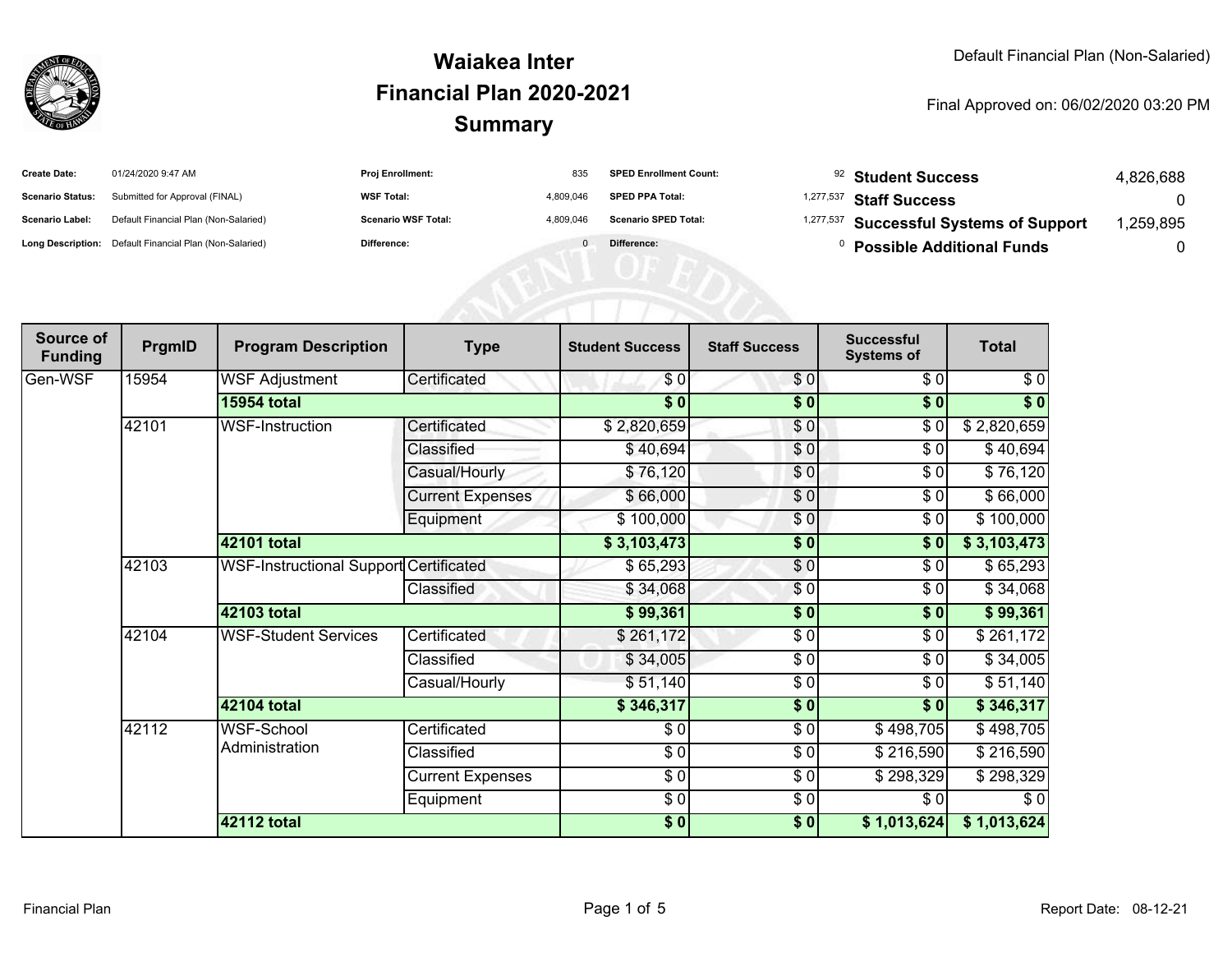

| Source of<br><b>Funding</b> | PrgmID                        | <b>Program Description</b>                            | <b>Type</b>             | <b>Student Success</b> | <b>Staff Success</b>        | <b>Successful</b><br><b>Systems of</b> | <b>Total</b>     |
|-----------------------------|-------------------------------|-------------------------------------------------------|-------------------------|------------------------|-----------------------------|----------------------------------------|------------------|
| Gen-WSF                     | 42113                         | <b>WSF-School Facility</b>                            | Classified              | $\overline{30}$        | $\overline{S}$ <sub>0</sub> | \$211,071                              | \$211,071        |
|                             |                               | <b>Services</b>                                       | Casual/Hourly           | $\overline{S}0$        | \$0                         | \$20,200                               | \$20,200         |
|                             |                               |                                                       | <b>Current Expenses</b> | $\sqrt{6}$             | \$ 0                        | \$15,000                               | \$15,000         |
|                             |                               |                                                       | Equipment               | \$0                    | $\sqrt{6}$                  | $\overline{\$0}$                       | $\overline{\$0}$ |
|                             |                               | <b>42113 total</b>                                    |                         | $\overline{\bullet}$ 0 | $\overline{\$0}$            | \$246,271                              | \$246,271        |
|                             | Gen-WSF                       |                                                       |                         | \$3,549,151            | $\overline{\$0}$            | \$1,259,895                            | \$4,809,046      |
| Gen-SPED                    | 17101                         | SPED Ppa - Instruction                                | Certificated            | \$1,175,274            | $\sqrt{0}$                  | \$0                                    | \$1,175,274      |
|                             |                               |                                                       | Classified              | \$378,774              | \$0                         | $\overline{\$0}$                       | \$378,774        |
|                             |                               |                                                       | <b>Current Expenses</b> | $-$ \$276,511          | \$0                         | $\overline{\$0}$                       | $-$ \$276,511    |
|                             |                               | <b>17101 total</b>                                    |                         | \$1,277,537            | $\overline{\$0}$            | $\overline{\$0}$                       | \$1,277,537      |
|                             | 17131                         | Special Education in<br><b>Regular Schools</b>        | Certificated            | \$0                    | $\overline{S}0$             | $\overline{S}0$                        | $\sqrt{6}$       |
|                             |                               |                                                       | Classified              | $\overline{\$0}$       | \$0                         | $\overline{\$0}$                       | $\sqrt{6}$       |
|                             |                               | <b>17131 total</b>                                    |                         | $\overline{\$0}$       | $\overline{\$0}$            | $\overline{\$0}$                       | $\overline{\$0}$ |
|                             | Gen-SPED                      |                                                       |                         | \$1,277,537            | $\overline{\$0}$            | $\overline{\$0}$                       | \$1,277,537      |
| Gen-Categ                   | 16807                         | <b>Hawaiian Studies</b>                               | Casual/Hourly           | \$0                    | \$0                         | $\overline{\$0}$                       | $\sqrt{6}$       |
|                             |                               |                                                       | <b>Current Expenses</b> | $\overline{30}$        | $\overline{60}$             | $\overline{\$0}$                       | $\overline{60}$  |
|                             |                               | <b>16807 total</b>                                    |                         | $\overline{\$0}$       | $\overline{\$0}$            | s <sub>0</sub>                         | $\overline{\$0}$ |
|                             | 18864                         | <b>Alternative Programs</b>                           | Casual/Hourly           | \$0                    | $\overline{S}0$             | $\overline{S}0$                        | $\overline{\$0}$ |
|                             |                               | <b>18864 total</b>                                    |                         | $\overline{\$0}$       | \$0                         | $\overline{\$0}$                       | $\overline{\$0}$ |
|                             | 45005<br><b>Reach Program</b> | Casual/Hourly                                         | $\sqrt{6}$              | $\sqrt{6}$             | $\overline{S}0$             | $\overline{60}$                        |                  |
|                             |                               |                                                       | <b>Current Expenses</b> | $\overline{\$0}$       | $\overline{50}$             | $\overline{\$0}$                       | $\overline{\$0}$ |
|                             |                               | 45005 total                                           |                         | $\overline{\$0}$       | $\overline{\$0}$            | $\overline{\$0}$                       | $\overline{\$0}$ |
|                             | <b>Gen-Categ</b>              |                                                       |                         | $\overline{\$0}$       | $\overline{\$0}$            | $\overline{\$0}$                       | $\overline{\$0}$ |
| Federal                     | 13025                         | Middle School Uplink-DHS Casual/Hourly<br><b>FY19</b> |                         | $\overline{\$0}$       | $\sqrt{50}$                 | $\overline{\$0}$                       | $\overline{\$0}$ |
|                             |                               |                                                       | <b>Current Expenses</b> | $\overline{S}0$        | $\overline{S}0$             | $\overline{S}0$                        | \$0              |
|                             |                               | <b>13025 total</b>                                    |                         | $\overline{\$0}$       | $\overline{\$0}$            | $\overline{\$0}$                       | $\overline{\$0}$ |
|                             | 18902                         | <b>ESEA Title I-Schools</b>                           | <b>Current Expenses</b> | $\overline{30}$        | \$0                         | $\overline{S}0$                        | \$0              |
|                             |                               |                                                       | Equipment               | $\overline{\$0}$       | $\frac{3}{6}$               | $\overline{\$0}$                       | $\overline{\$0}$ |
|                             |                               | <b>18902 total</b>                                    |                         | $\overline{\$0}$       | $\overline{\$0}$            | $\overline{\$0}$                       | $\overline{\$0}$ |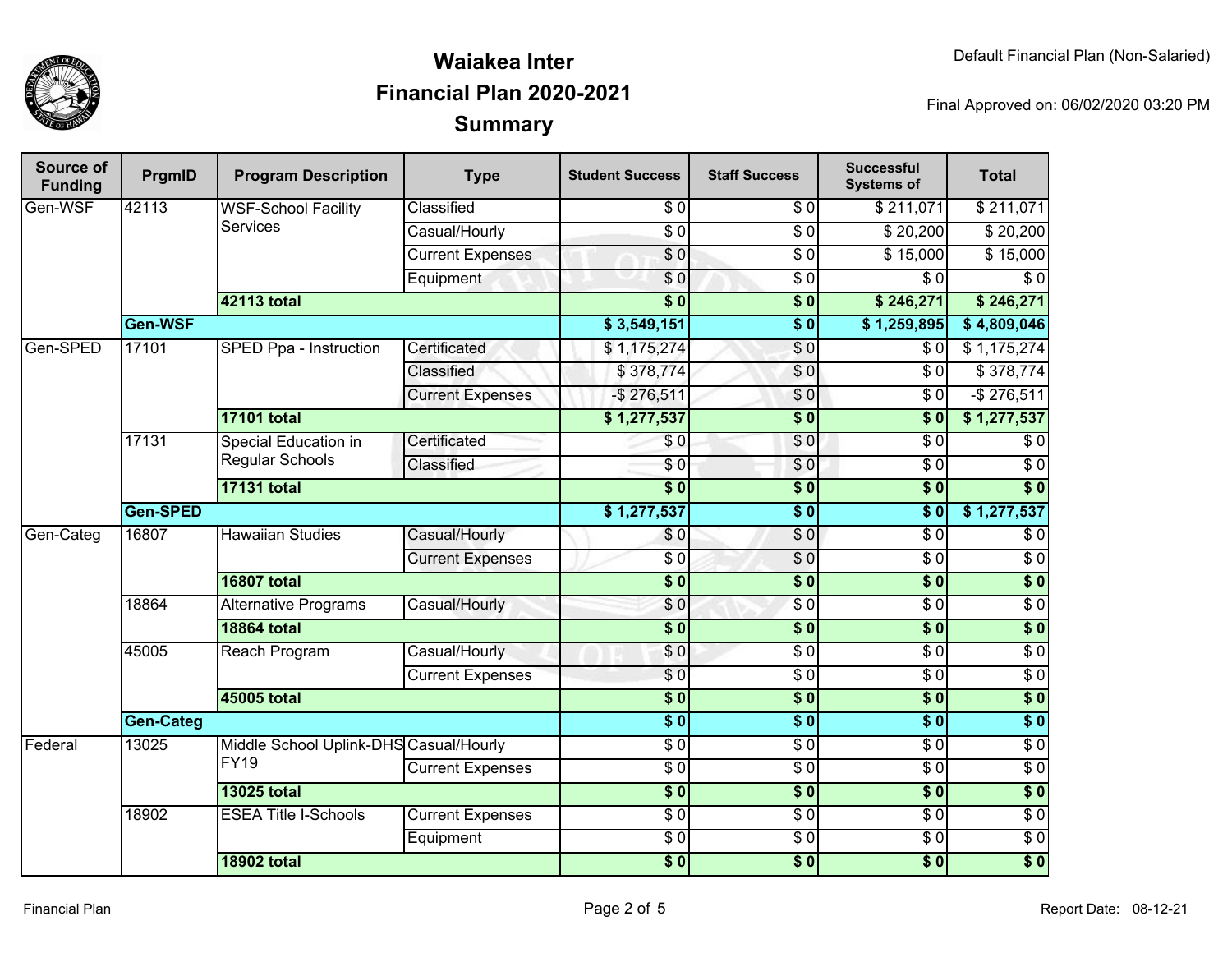

| Source of<br><b>Funding</b> | PrgmID          | <b>Program Description</b>                    | <b>Type</b>             | <b>Student Success</b>   | <b>Staff Success</b> | <b>Successful</b><br><b>Systems of</b> | <b>Total</b>     |
|-----------------------------|-----------------|-----------------------------------------------|-------------------------|--------------------------|----------------------|----------------------------------------|------------------|
| Federal                     | 18935           | <b>ESEA Title I-Parent</b><br>Engagement      | <b>Current Expenses</b> | \$0                      | \$0                  | \$0                                    | \$0              |
|                             |                 | <b>18935 total</b>                            |                         | $\overline{\textbf{50}}$ | s <sub>0</sub>       | $\overline{\$0}$                       | $\overline{\$0}$ |
|                             | 20657           | Essa Title IIa Targeted<br>Prof Dev           | Casual/Hourly           | \$0                      | $\overline{\$0}$     | $\overline{\$0}$                       | $\overline{\$0}$ |
|                             |                 | <b>20657 total</b>                            |                         | $\overline{\$0}$         | $\sqrt{6}$           | $\overline{\$0}$                       | \$0              |
|                             | 20659           | Essa Title IIa Prof Dev-<br><b>OCISS</b>      | Casual/Hourly           | \$0                      | \$0                  | $\overline{\$0}$                       | $\overline{\$0}$ |
|                             |                 | <b>20659 total</b>                            |                         | $\overline{\$0}$         | $\overline{\$0}$     | $\overline{\$0}$                       | $\overline{\$0}$ |
|                             | 20697           | Essa Title IIa Prof Dev                       | <b>Current Expenses</b> | \$0                      | \$0                  | $\overline{S}0$                        | $\overline{\$0}$ |
|                             |                 | <b>20697 total</b>                            |                         | $\overline{\$0}$         | $\overline{\$0}$     | $\overline{\$0}$                       | $\overline{\$0}$ |
|                             | 20698           | Essa Title IIa Support<br>New Tchr & Prin     | Casual/Hourly           | \$0                      | \$0                  | $\overline{30}$                        | $\overline{S}0$  |
|                             |                 | <b>20698 total</b>                            |                         | $\overline{\$0}$         | $\overline{\$0}$     | $\overline{\$0}$                       | $\overline{\$0}$ |
|                             | 35913           | <b>Sch Prgm Food Services</b>                 | Classified              | \$0                      | \$0                  | $\overline{\$0}$                       | $\overline{\$0}$ |
|                             |                 |                                               | Casual/Hourly           | $\sqrt{6}$               | $\overline{\$0}$     | $\overline{\$0}$                       | $\overline{\$0}$ |
|                             |                 | 35913 total                                   |                         | $\overline{\textbf{50}}$ | \$0                  | $\overline{\textbf{50}}$               | \$0              |
|                             | Federal         |                                               |                         | $\overline{\$0}$         | $\overline{\$0}$     | $\overline{\$0}$                       | $\overline{\$0}$ |
| Gen-Cent                    | 35163           | <b>Food Services-General</b>                  | Classified              | \$0                      | $\overline{S}0$      | $\overline{\$0}$                       | $\overline{\$0}$ |
|                             |                 | Fund                                          | Casual/Hourly           | \$0                      | $\overline{\$0}$     | $\overline{\$0}$                       | $\overline{\$0}$ |
|                             |                 | 35163 total                                   |                         | $\overline{\$}0$         | $\overline{\$0}$     | $\overline{\textbf{50}}$               | $\overline{\$0}$ |
|                             | <b>Gen-Cent</b> |                                               |                         | $\overline{\$0}$         | $\overline{\$0}$     | $\overline{\$0}$                       | $\overline{\$0}$ |
| Special                     | 15109           | Reimb for Lost Curricular<br>Materials        | Equipment               | $\overline{\$0}$         | $\overline{\$0}$     | $\overline{\$0}$                       | $\overline{\$0}$ |
|                             |                 | <b>15109 total</b>                            |                         | $\overline{\$0}$         | $\overline{\$0}$     | $\overline{\$0}$                       | $\overline{\$0}$ |
|                             | 19062           | <b>DOD-Fed Connected</b><br>Student Incentive | <b>Current Expenses</b> | $\overline{S}0$          | $\overline{30}$      | $\overline{\$0}$                       | $\overline{S}0$  |
|                             |                 | <b>19062 total</b>                            |                         | $\overline{\$0}$         | $\overline{\$0}$     | $\overline{\$0}$                       | $\overline{\$0}$ |
|                             | 35304           | <b>Food Services-Special</b><br>Fund          | <b>Current Expenses</b> | $\overline{S}0$          | $\overline{S}0$      | $\overline{\$0}$                       | $\overline{\$0}$ |
|                             |                 | 35304 total                                   |                         | $\overline{\$0}$         | $\overline{\$0}$     | $\overline{\$0}$                       | $\overline{\$0}$ |
|                             | <b>Special</b>  |                                               |                         | $\overline{\$0}$         | $\overline{\$0}$     | $\overline{\$0}$                       | $\overline{\$0}$ |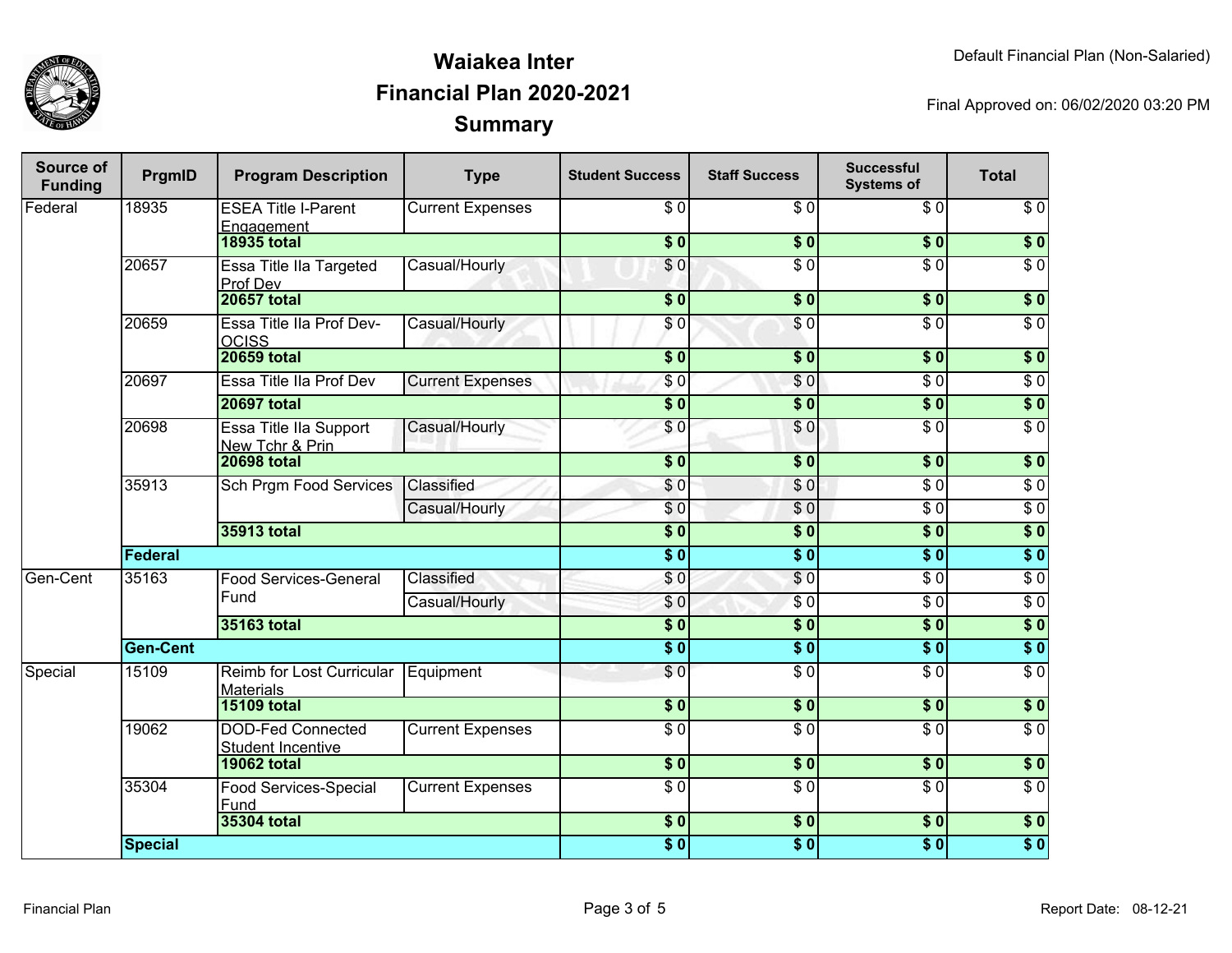

| <b>Source of</b><br><b>Funding</b> | <b>PramID</b> | <b>Program Description</b> | Type | <b>Student Success</b> | <b>Staff Success</b> | <b>Successful</b><br><b>Systems of</b> | <b>Total</b> |
|------------------------------------|---------------|----------------------------|------|------------------------|----------------------|----------------------------------------|--------------|
| <b>Grand Total</b>                 |               |                            |      | \$4,826,688            | \$0                  | \$1,259,895                            | \$6,086,583  |